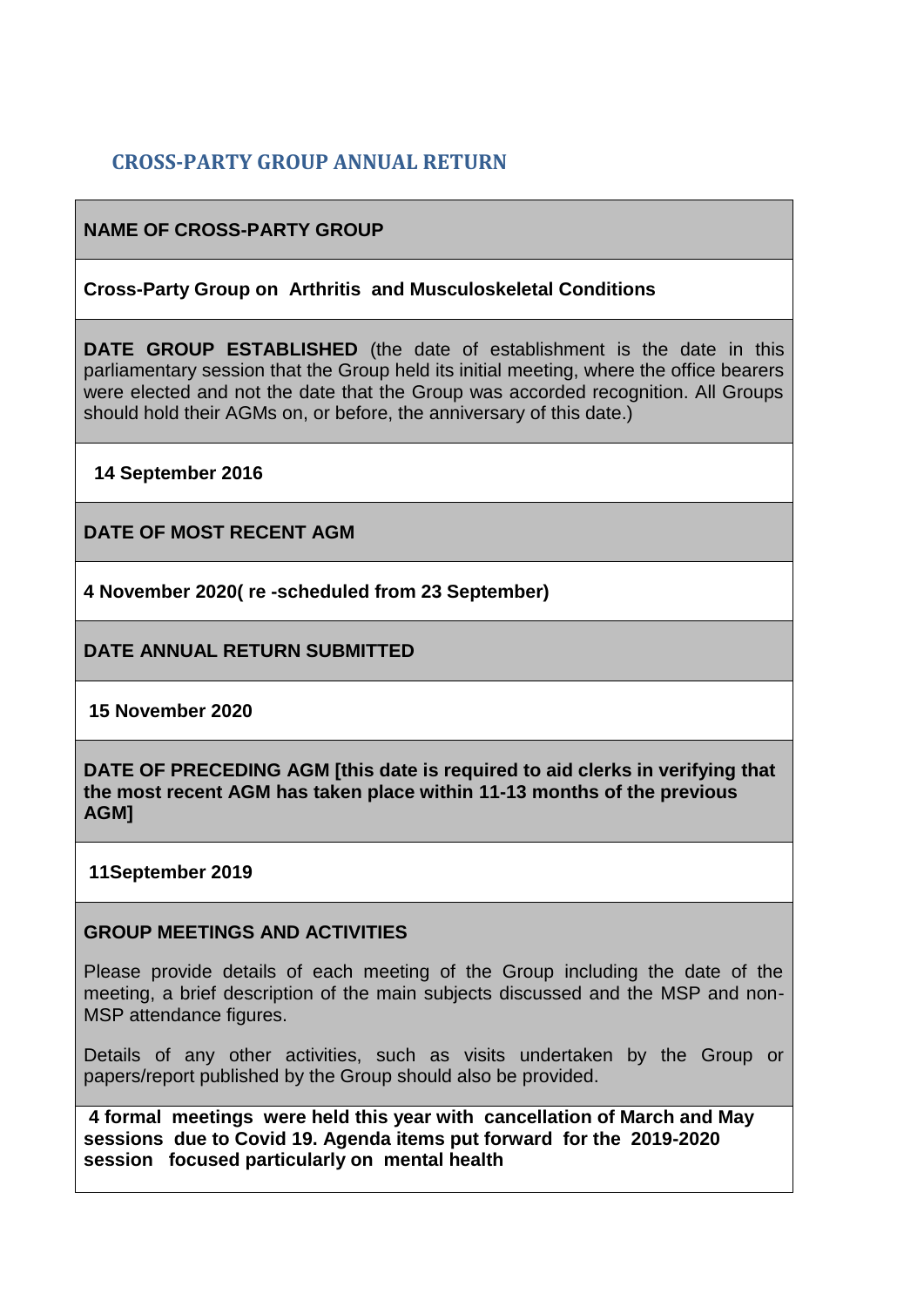**Motions**

- **World Osteoporosis Day Motion September 2019 re Fracture Liaison Services in Scotland-achieved 33 signatures**
- **World Arthritis Day motion in September 2020 achieved 29 signatures**

**11 September 2019 6-8pm**

**2 MSP 27 Non-MSP**

• *Mental Health Matters in Scotland*

*This presentation* **reviewed progress following on from the National Rheumatoid Arthritis Society Emotional** *Health and Wellbeing Report* **recommendations of 2018**

• *The Development of the Scottish Quality Registry in Rheumatology***promoting a personalized approach to care**

**November 2019 6-8pm 2 MSP 26 Non-MSP**

- **The National Axial Spondyloarthritis Society** *reported on the progress of the Every patient, Every Time* **Campaign launched earlier in the year**
- *Rheumatology Clinical Nurse Specialists- workforce, training and education-the benefits of developing the model –including benefits for patients and cost savings to NHS*

**23 September 2020 6.15-8pm(virtual) 2 MSP 27 NON-MSP**

- **Teapot Trust** *Frontline response through the pandemic : Bringing colour to the lives of children with chronic conditions*
- •*Rheumatoid Arthritis, Work and Wellbeing post Lockdown*
- *Access to Rheumatology Services: Challenges and Solutions for the North*
- •

**4 November 2020 6-8pm (virtual)-including Annual General Meeting 2 MSP 28 Non-MSP**

**Annual General Meeting: Election of Office Bearers: Brian Whittle MSP- Convener Rhoda Grant MSP Deputy Convener Anne Simpson-(Voluntary)Secretariat**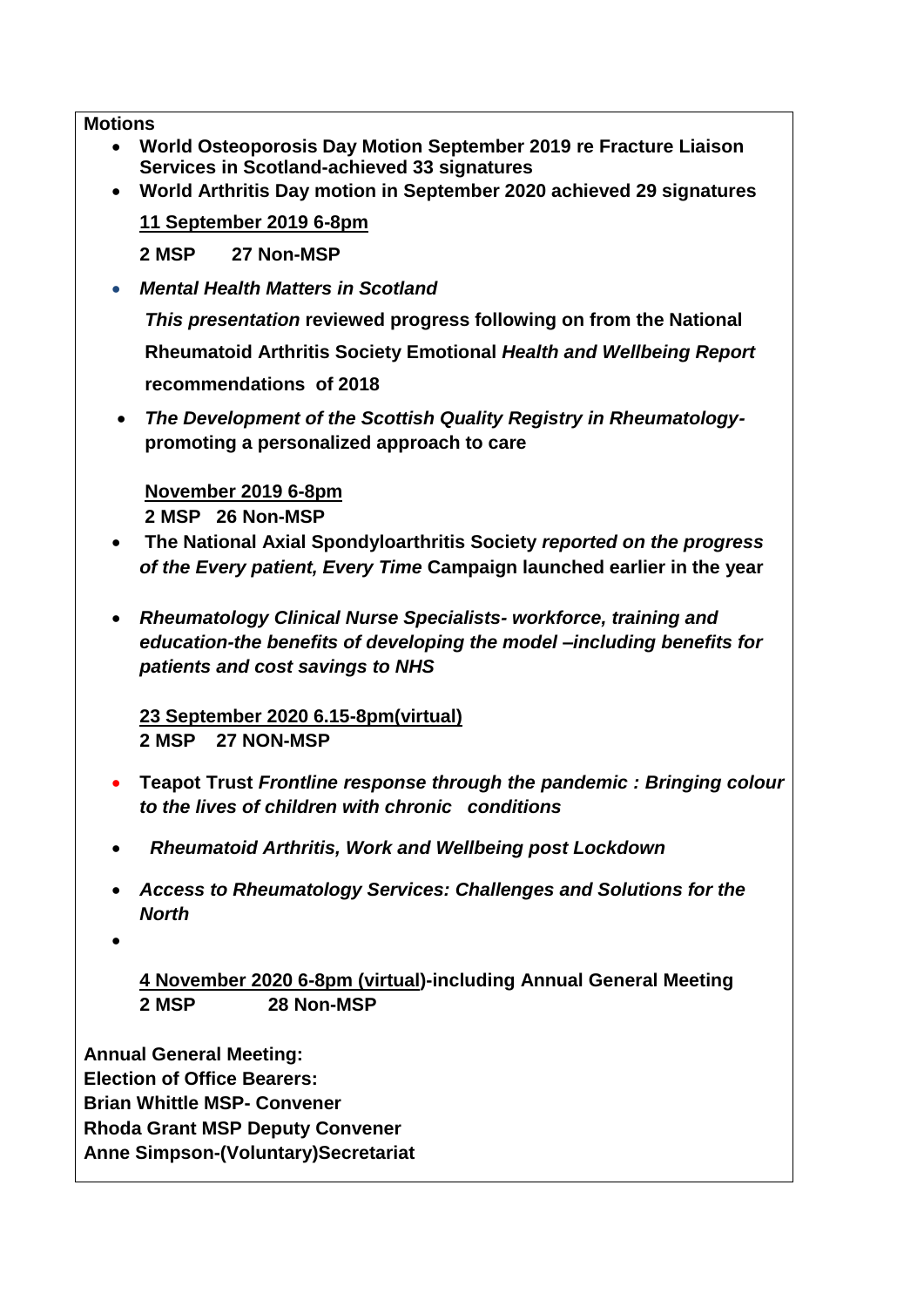• *Near Me* **- The Technology Enabled Care Programme, Scottish Government**

**The "Near Me" public engagement outcomes report was published in September 2020**

 **and –as some concerns had been raised - provided an opportunity for members to discuss the programme with the TEC programme leads at Scottish Government**

**Additional informal meetings (virtual)were held on 8 July and 13 August to provide group members with the opportunity to discuss the Impact of Covid 19 on**

**1. People with Arthritis and Musculoskeletal Conditions** 

**2.The staff delivering care.**

**MSP MEMBERS OF THE GROUP**

**Please provide names and party designation of all MSP members of the Group.** 

**Finlay Carson MSP(Conservative and Unionist)**

**Alex Cole-Hamilton MSP (Liberal Democrat)**

**Rhoda Grant MSP(Labour)**

**Pauline McNeil MSP(Labour)**

**Alexander Stewart MSP (Conservative and Unionist)**

**David Stewart MSP(Labour)**

**Brian Whittle MSP(Conservative and Unionist)**

**NON-MSP MEMBERS OF THE GROUP**

**For organisational members please provide only the name of the organisation, it is not necessary to provide the name(s) of individuals who may represent the organisation at meetings of the Group.**

| 111417144415 |                                              |
|--------------|----------------------------------------------|
|              | <b>Dr Louise Bennet</b>                      |
|              | <b>Jordan Canning</b>                        |
|              | <b>Janice Connelly</b>                       |
|              | <b>Dr James Doonan</b>                       |
|              | <b>Friends of Highland Rheumatology Unit</b> |
|              | <b>Dr Rosemary Hollick</b>                   |
|              |                                              |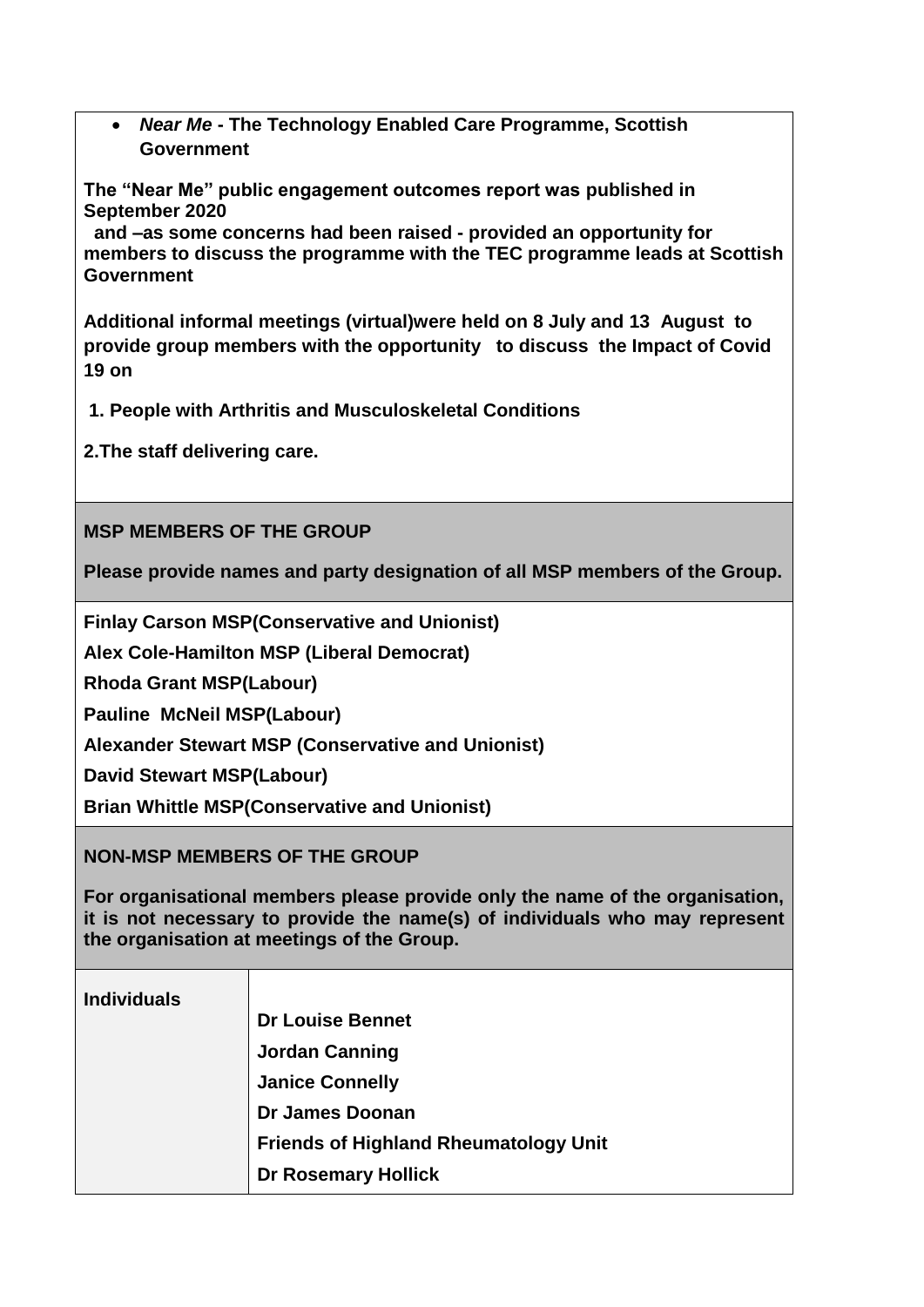|                      | <b>Dr Rosemary Hollick</b>                                                           |
|----------------------|--------------------------------------------------------------------------------------|
|                      | <b>Professor Colin Howie</b>                                                         |
|                      | <b>Andrea Hynes- Whalley</b>                                                         |
|                      | <b>Janice Johnson</b>                                                                |
|                      | <b>Joan Kerr</b>                                                                     |
|                      | <b>Lynn Laidlaw</b>                                                                  |
|                      | <b>Professor Ian MacKinnes</b>                                                       |
|                      | <b>Dr Alex Mavroeidi</b>                                                             |
|                      | <b>Margaret Morrison</b>                                                             |
|                      | <b>Dr Elizabeth Murphy</b>                                                           |
|                      | <b>Mr Alan Murray</b>                                                                |
|                      | <b>Professor Stuart Ralston</b>                                                      |
|                      | <b>Dr Ruth Richmond</b>                                                              |
|                      | <b>Professor Stefan Siebert</b>                                                      |
|                      | <b>Anne Simpson</b>                                                                  |
|                      | <b>Andrew Torrance</b>                                                               |
|                      | Dr Uwe Wolfram                                                                       |
|                      | <b>Genevieve Zapate</b>                                                              |
|                      |                                                                                      |
| <b>Organisations</b> | <b>ABBVIE</b>                                                                        |
|                      | Amgen                                                                                |
|                      | <b>ASH Scotland</b>                                                                  |
|                      | <b>Association of British Pharmaceutical Industry Scotland</b>                       |
|                      | <b>Bristol-Myers Squibb Pharmaceuticals Ltd</b>                                      |
|                      | <b>British Rheumatology Society</b>                                                  |
|                      | <b>Community Pharmacy Scotland</b>                                                   |
|                      | <b>Chartered Society of Physiotherapists Scotland</b>                                |
|                      | Glasgow<br>CaledonianUniversity/Rehabilitation/Musculoskeletal<br><b>Health</b>      |
|                      | <b>College of Occupational Therapy Rheumatology Special</b><br><b>Interest Group</b> |
|                      |                                                                                      |
|                      | Fibromyalgia UK                                                                      |
|                      | <b>INTLIFE</b>                                                                       |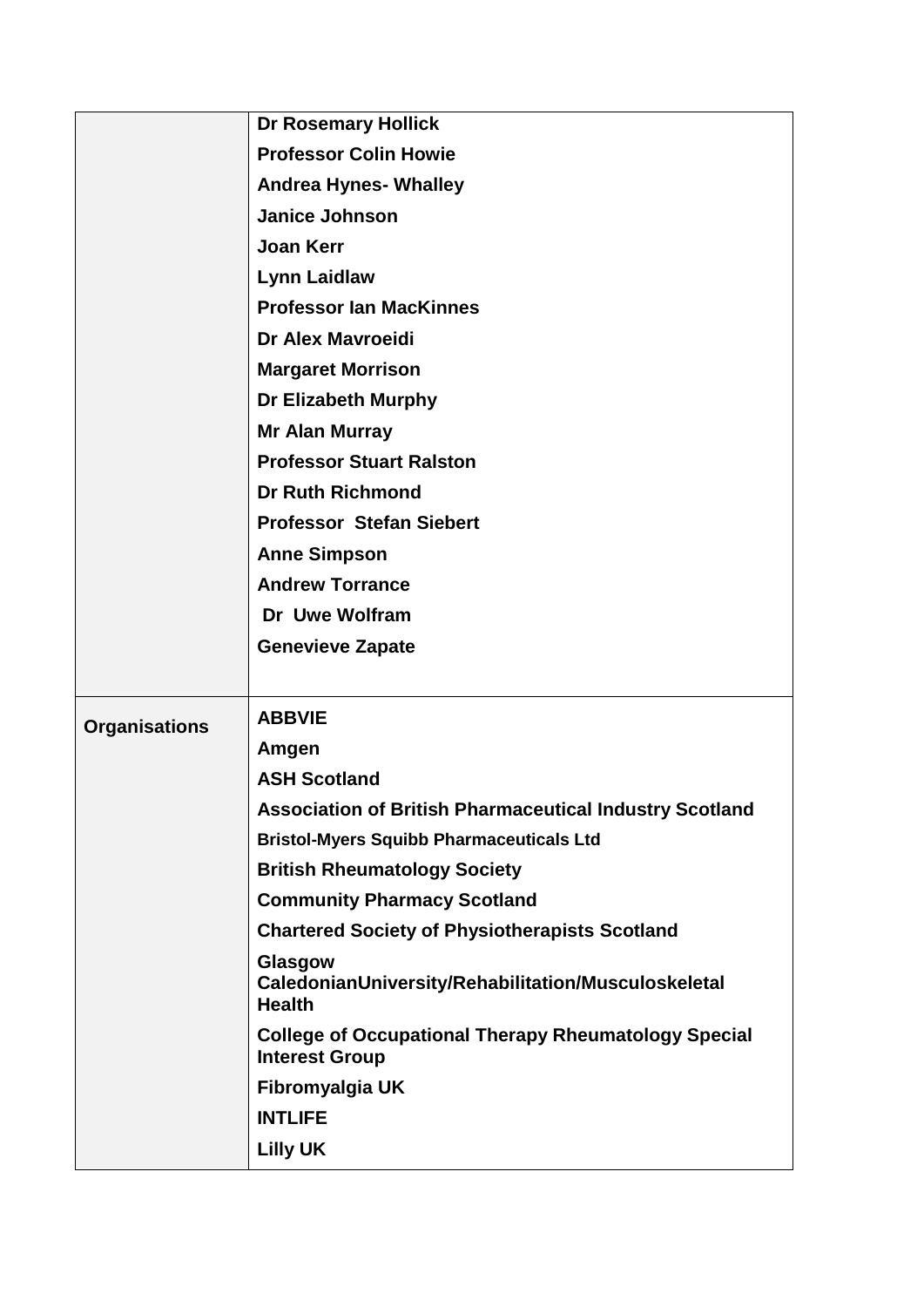| Medac-Pharma                                                   |
|----------------------------------------------------------------|
| <b>National Axial Spondyloarthritis Society</b>                |
| <b>National Rheumatoid Arthritis Society</b>                   |
| <b>Royal Osteoporosis Society</b>                              |
| <b>Novartis</b>                                                |
| <b>Non-Celgene</b>                                             |
| <b>Pfizer</b>                                                  |
| Polymyalgia Rheumatic/Giant Cell Arteritis Scotland            |
| Queen Margaret University, Edinburgh /Nursing Division         |
| <b>Roche</b>                                                   |
| <b>Scottish Network for Arthritis in Children</b>              |
| <b>SOBI</b>                                                    |
| <b>Scottish Paediatric and Adolescent Rheumatology Network</b> |
| <b>Scottish Society of Rheumatology</b>                        |
| <b>Teapot Trust</b>                                            |
| <b>UCB Pharma Ltd</b>                                          |
| <b>Versus Arthritis</b>                                        |
| <b>Carol Williams</b>                                          |
|                                                                |

## **GROUP OFFICE BEARERS**

**Please provide names for all office bearers. The minimum requirement is that two of the office bearers are MSPs and one of these is Convener – beyond this it is a matter for the Group to decide upon the office bearers it wishes to have. It is permissible to have more than one individual elected to each office, for example, co-conveners or multiple deputy conveners.**

| <b>Convener</b>        | <b>Brian Whittle MSP</b>          |
|------------------------|-----------------------------------|
| <b>Deputy Convener</b> | <b>Rhoda Grant MSP</b>            |
| <b>Secretary</b>       | Anne Simpson(voluntary secretary) |
| Treasurer              | Not applicable                    |